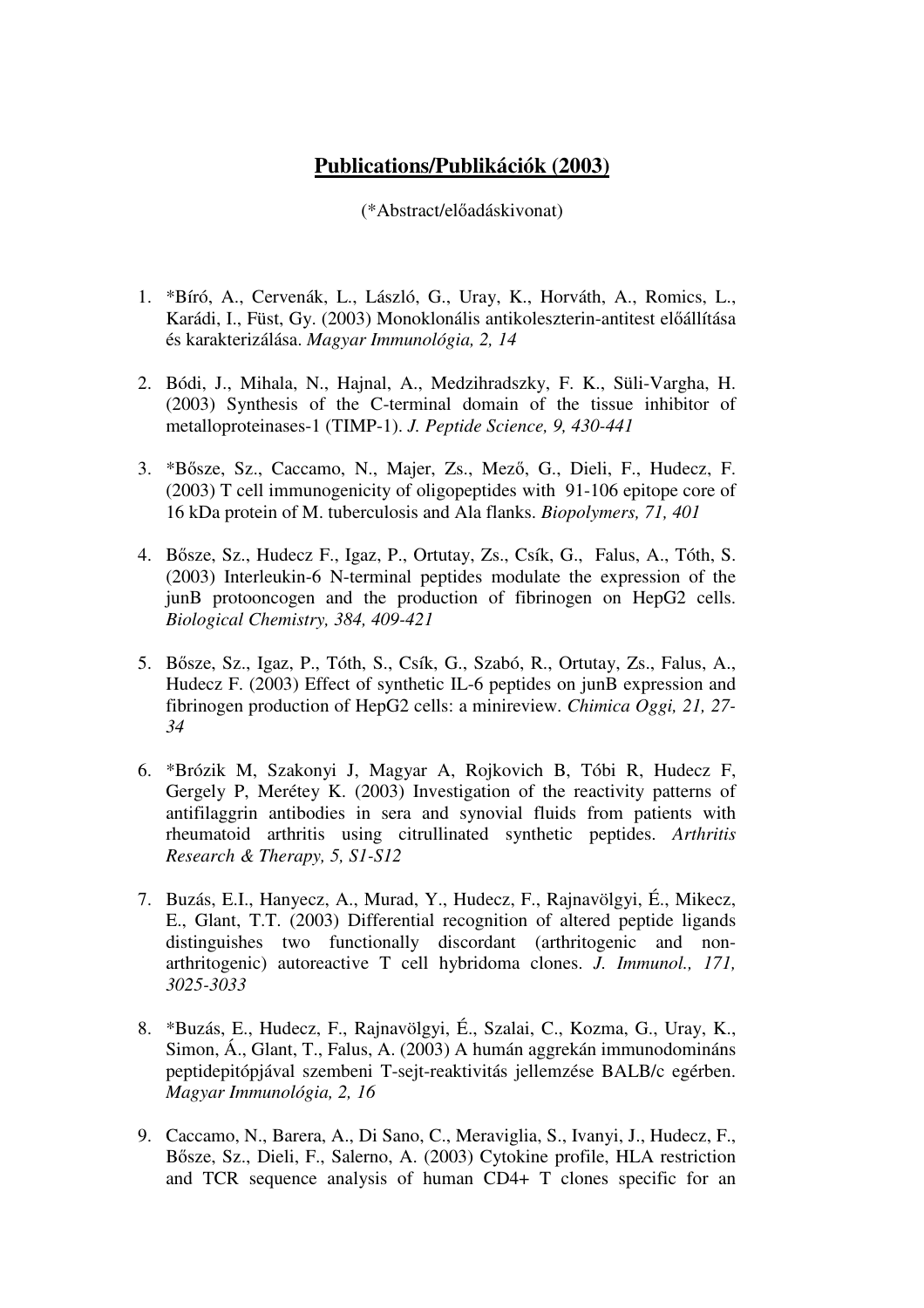immunodominant epitope of Mycobacterium tuberculosis 16-kDa protein. *Clin. Exp. Immunol., 133, 260-266*

- 10. Eberle, A.N., Zumsteg, U., Jäggin, V., Bódi, J., Orosz, G., Süli-Vargha, H. (2003) Agouti protein: pleiotropic functions and mechanisms of action.  $3<sup>rd</sup>$ Hellenic Forum on Bioactive Peptides, 155-166
- 11. Hudecz, F. (2003) Cellular transport strategies for targeting epitopes, drugs and reporter molecules. *J. Mol. Recognition., 16, 225*
- 12. Hudecz, F. (2003) Szép új világ, avagy proteomika. *Élet és Tudomány, 9, 276-278*
- 13. Hudecz, F. (2003) Proteomika új kihívás. *Lege Artis Medicinae, 13, 216- 224*
- 14. \*Hudecz, F., Reményi, J., Szabó, B., Hegedűs, T., Sarkadi, B., Gaál, D. (2003) Peptide targeting of daunomycin into sensitive and multidrug resistant tumors. *Biopolymers, 71, 299*
	- 15. Hudecz, F., Reményi, J., Szabó, R., Kóczán, Gy., Mező, G., Kovács, P., Gaál, D. (2003) Drug targeting by macromolecules without recognition unit? *J. Mol. Recognition, 16, 288-298*
- 16. Káldi, K., Kalocsai, Á., Rada, B.K., Mező, G., Molnár, G.Z., Báthori, Gy., Ligeti, E. (2003) Degranulation and superoxide production depend on cholesterol in PLB-985 cells. *Biochem. Biophys. Res. Comm., 310, 1241- 1246*
- 17. Kőhidai, L., Bősze, Sz., Soós, P., Illyés, E., Láng, O., Mák, M., Sebestyén, F., Hudecz, F. (2003) Chemotactic activity of oligopeptides containing EWS motif on *Tetrahymena pyriformis*. The effect of amidation of the C-terminal residue. *Cell Biochemistry and Function, 21, 113-120*
- 18. \*Kőhidai, L., Láng, O., Illyés, E., Sebestyén, F., Hudecz, F. (2003) SXWS tetrapeptidek kemotaktikus hatása és annak fizikokémiai háttere Tetrahymena pyriformisban - az SXWS és az identikus aminosavak átfedő kemotaktikus hatásai. *Magyar Immunológia, 2, 34-35*
- 19. Kőhidai, L., Török, K., Illyés, E., Tamási, J., Sebestyén, F., Láng, O., Csaba, Gy., Hudecz, F. (2003) Characterization of chemotactic ability to peptides containing N-formyl-methionyl residue in *Tetrahymena* model - For-Met-Leu-Phe (f-MLP) as a targeting ligand. *Cell Biology International, 27, 695-700*
- 20. \*Láng, O., Illyés, E., Colombo, L., Pállinger, É., Hudecz, F., Kőhidai, L. (2003) Az SXWS-tetrapeptidek hatása az LM2- és LM3-adenocarcinoma sejtvonalak kemotaxisára és sejtproliferációjára. *Magyar Immunológia, 2, 37*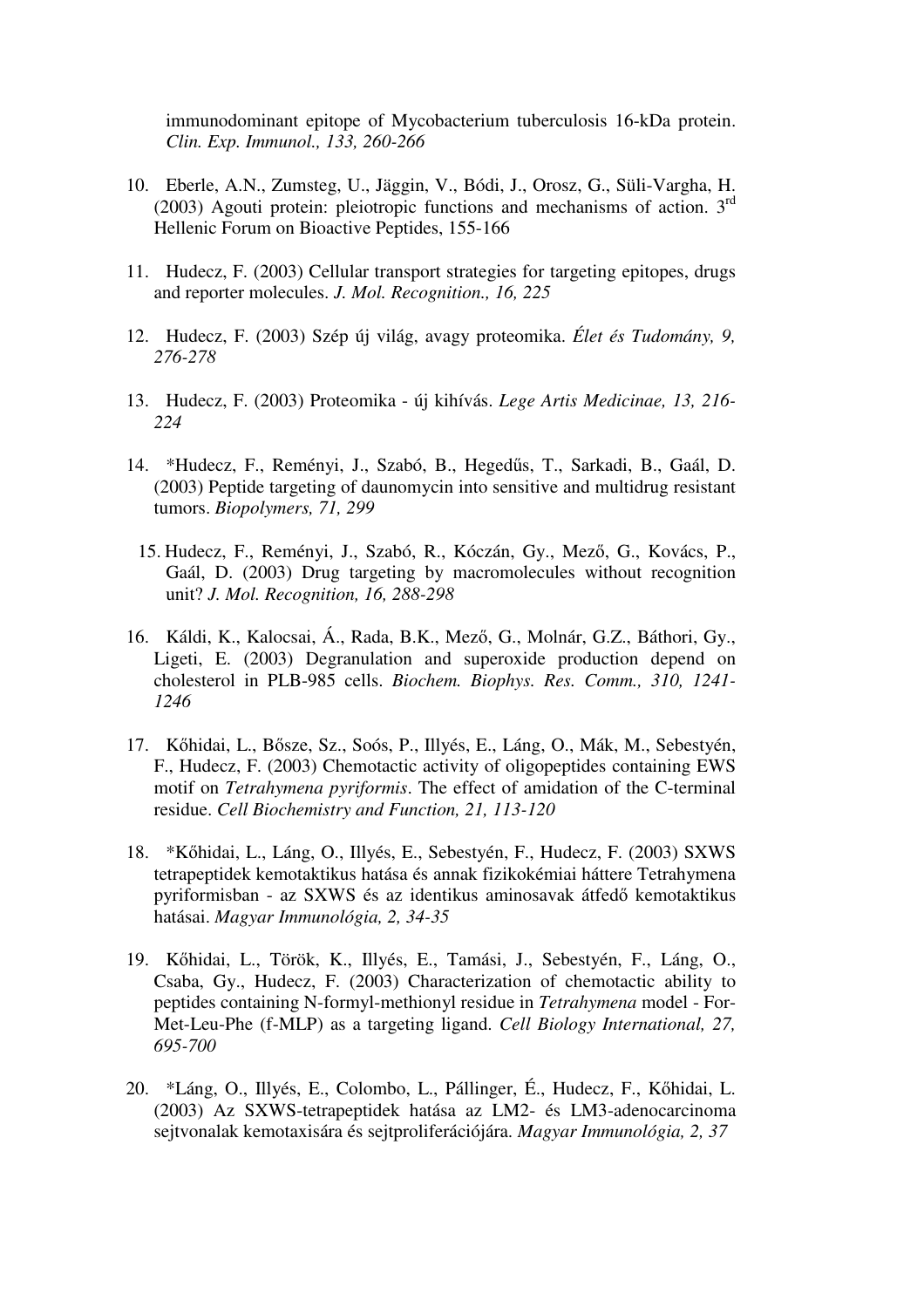- 21. \*Medgyesi, D., Sallai, K., Koncz, G., Uray, K., Hudecz, F., Pecht, I., Sármay, G., Gergely, J. (2003) Functional mapping of IgG Fc by synthetic peptides. *Immunology Letters, 87, 132*
- 22. Medzihradszky K. (2003) The chemistry of the opioid receptor binding sites. *J. Peptide Science, 9, 333-354*
- 23. Mező, G., Majer, Zs., Vass, E., Jimenez, M.A., Andreu, D., Hudecz, F. (2003) Conformational study of linear and cyclic peptides corresponding to the 276-284 epitope region of HSV gD-1. *Biophysical Chemistry, 103, 51-65*
- 24. Mező, G., de Oliveira, E., Krikorian, D., Feijlbrief, M., Jakab, A., Tsikaris, V., Sakarellos, C., Welling-Wester, S., Andreu, D., Hudecz, F. (2003) Synthesis and comparison of antibody recognition of conjugates containing Herpes Simples virus type glycoprotein D epitope VII. *Bioconjugate Chemistry, 14, 1260-1269* 
	- 25. Muceniece, R., Krigere L., Süli-Vargha H., Wikberg J.E.S. (2003) Effects of α-melanotropin C-termial tripeptide analogues on macrophage NO production. *Peptides, 24, 701-707*
	- 26. Mucsi, Z., Hudecz, F., Hollósi, M., Tompa P, Friedrich, P. (2003) Bindinginduced folding transitions in calpastatin subdomains A and C. *Protein Science, 12, 2327-2336*
	- 27. Mucsi, Z., Orosz, Gy., Perczel, A. (2003) Szerin proteáz inhibitorok: modellek szintézisétől az ab initio számításokig. *Biokémia, 28, 79-86*
	- 28. \*Nagy, G., Pál, J., Bősze, Sz., Nyárády, Z., Berki, T., Subhamay, G., Petrohai, A., Czirják, L., Németh, P. (2003) Comparative epitope mapping of mitochondrial innermembrane specific autoantibodies which participate in the formation of the immunological homunculus. *Immunology Letters, 87, 27*
	- 29. Nagy, I.B., Hudecz, F., Alsina M.A., Reig, F. (2003) Physicochemical characterisation of branched chain polymeric polypeptide carriers based on a polylysine backbone. *Biopolymers, 70, 323-335*
	- 30. Ősz, K., Várnagy, K., Süli-Vargha, H., Sanna, D., Micera, G., Sóvágó, I. (2003) Transition metal complexes of bis(imidazol-2-yl) derivatives of dipeptides. *Dalton Transactions, 2009-2016*
	- 31. Reményi, J., Balázs, B., Tóth, S., Falus, A., Tóth, G., Hudecz, F. (2003) Isomer dependent daunomycin release and *in vitro* antitumour effect of *cis*aconityl-daunomycin. *Biochem. Biophys. Res. Comm., 303, 556-561*
	- 32. Schlosser, G., Mező, G., Kiss, R., Vass, E., Majer, Zs., Feijlbrief, M., Perczel, A., Bősze, Sz., Welling-Wester, S., Hudecz, F. (2003) Synthesis, solution structure analysis and antibody binding of cyclic epitope peptides